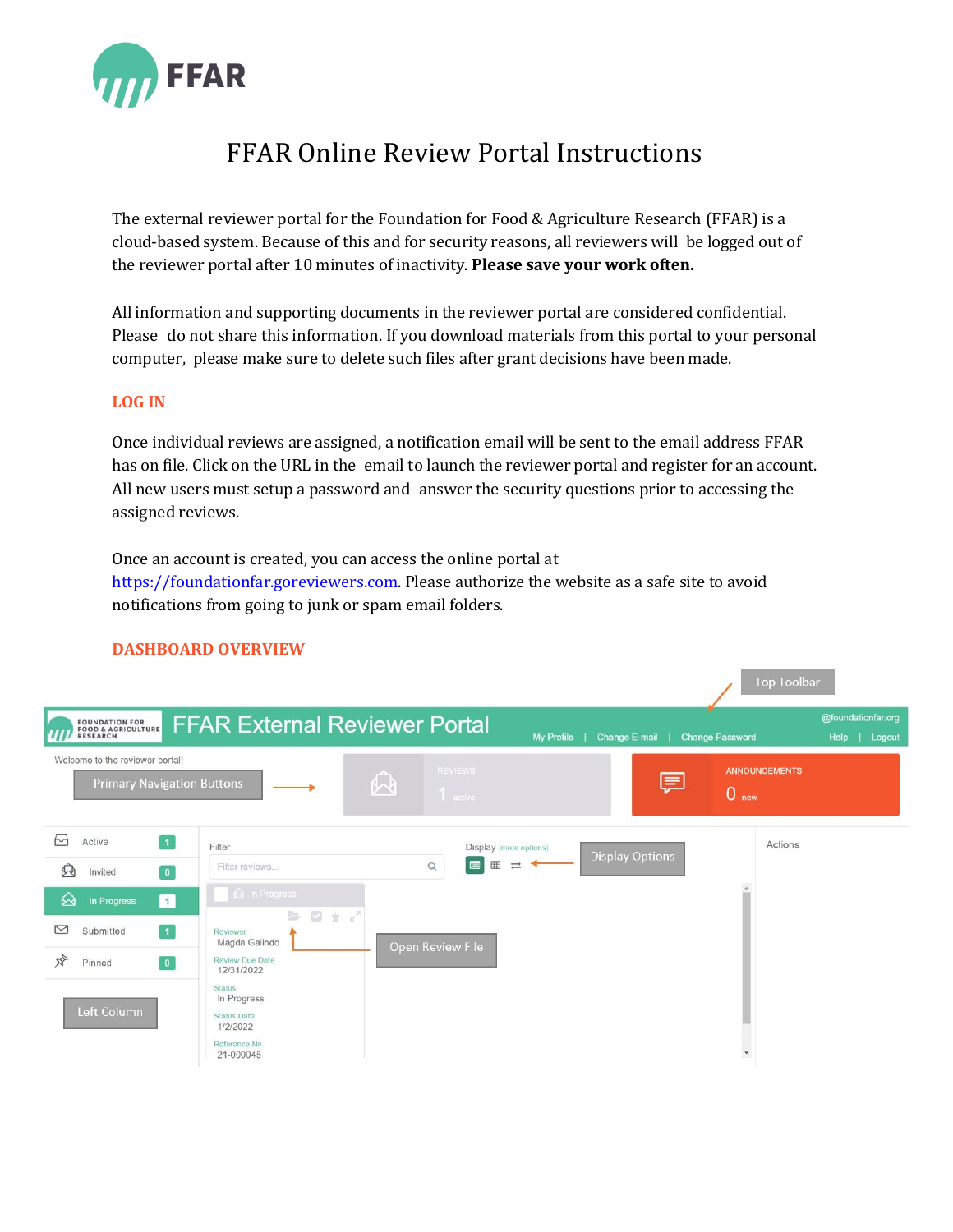

## **Top Toolbar**

The top toolbar allows you to edit your profile, change your email or password and logout. To return to the main dashboard at any time, select the FFAR logo in the upper left-hand corner.



#### Primary Navigation Buttons

The primary navigation buttons are at the top of the page: Reviews (gray box) that displays your in-progress/active reviews and FFAR Announcements (orange box).

| Welcome to the reviewer portal!   | ---               | <b>REVIEWS</b> | <b>ANNOUNCEMENTS</b> |
|-----------------------------------|-------------------|----------------|----------------------|
| <b>Primary Navigation Buttons</b> | <b>CONTRACTOR</b> | U active       | <b>U</b> new         |

## Left-hand Column

Use these buttons to move from your Active, In Progress, Submitted, and Pinned reviews. You can Pin one or more reviews to bookmark them and find them easily.

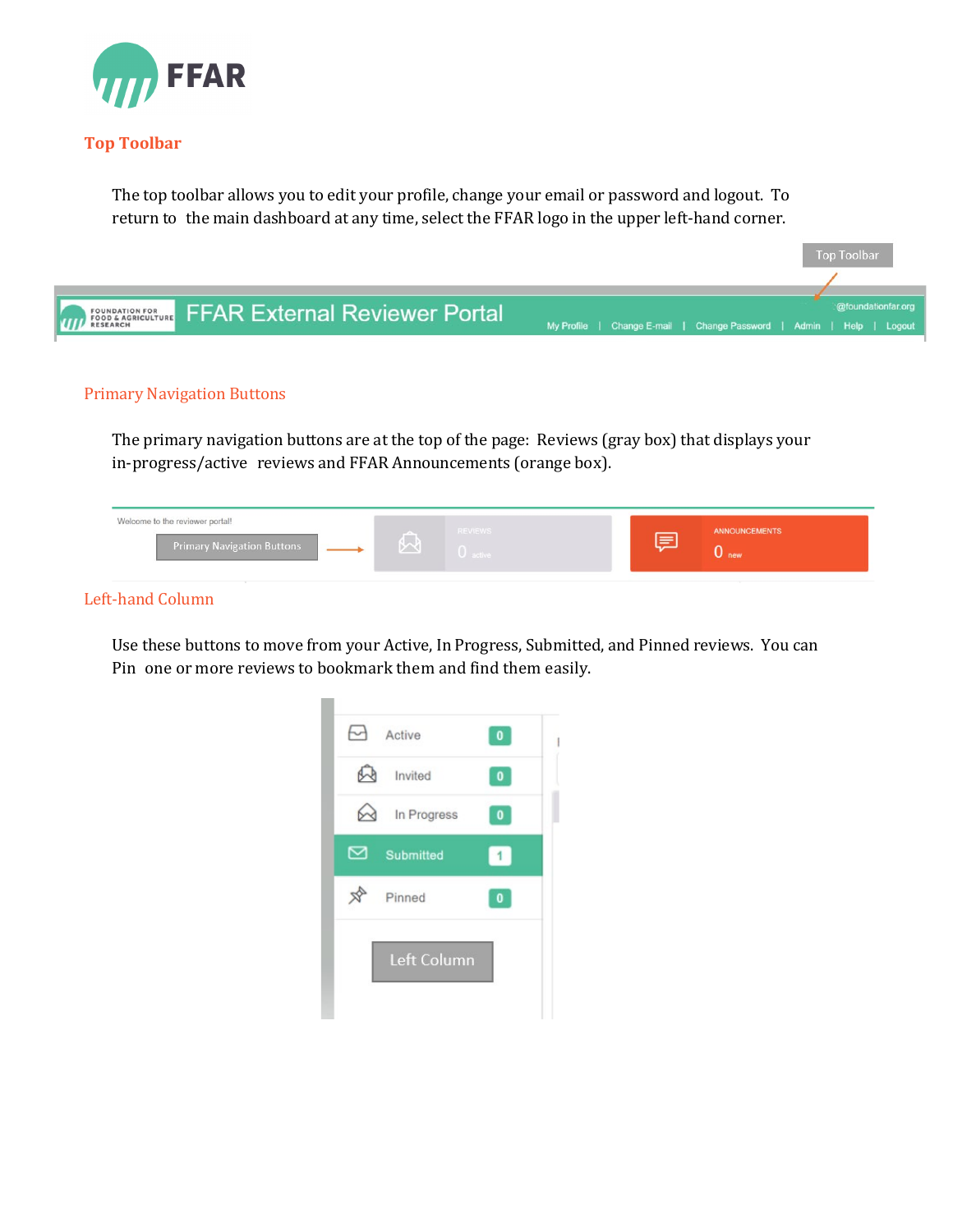

# Filter and Display

Filter – Can be used to enter a keyword to find a particular grant request

Display - Change the display to a card or table view

| Filter         | Display (more options) |                        |
|----------------|------------------------|------------------------|
| Filter reviews | ■■ 〓                   | <b>Display Options</b> |

## **REVIEWING A GRANT PROPOSAL**

All reviews are automatically displayed using the "Card View" in the Display Options. Each review has three options:

- Folder to open the review record
- Quick Submit Check box**:** Caution: This will automatically submit your review even if you have not completed providing feedback. Do not click on this button until your review is complete, and you are ready to submit it to FFAR.
- Pin Allows you to pin a specific grant to come back to it later
- Double arrows to expand the view of the record details

If you select the Table View, click on the box to the left of the record and these actions will appear in the right column of the portal.

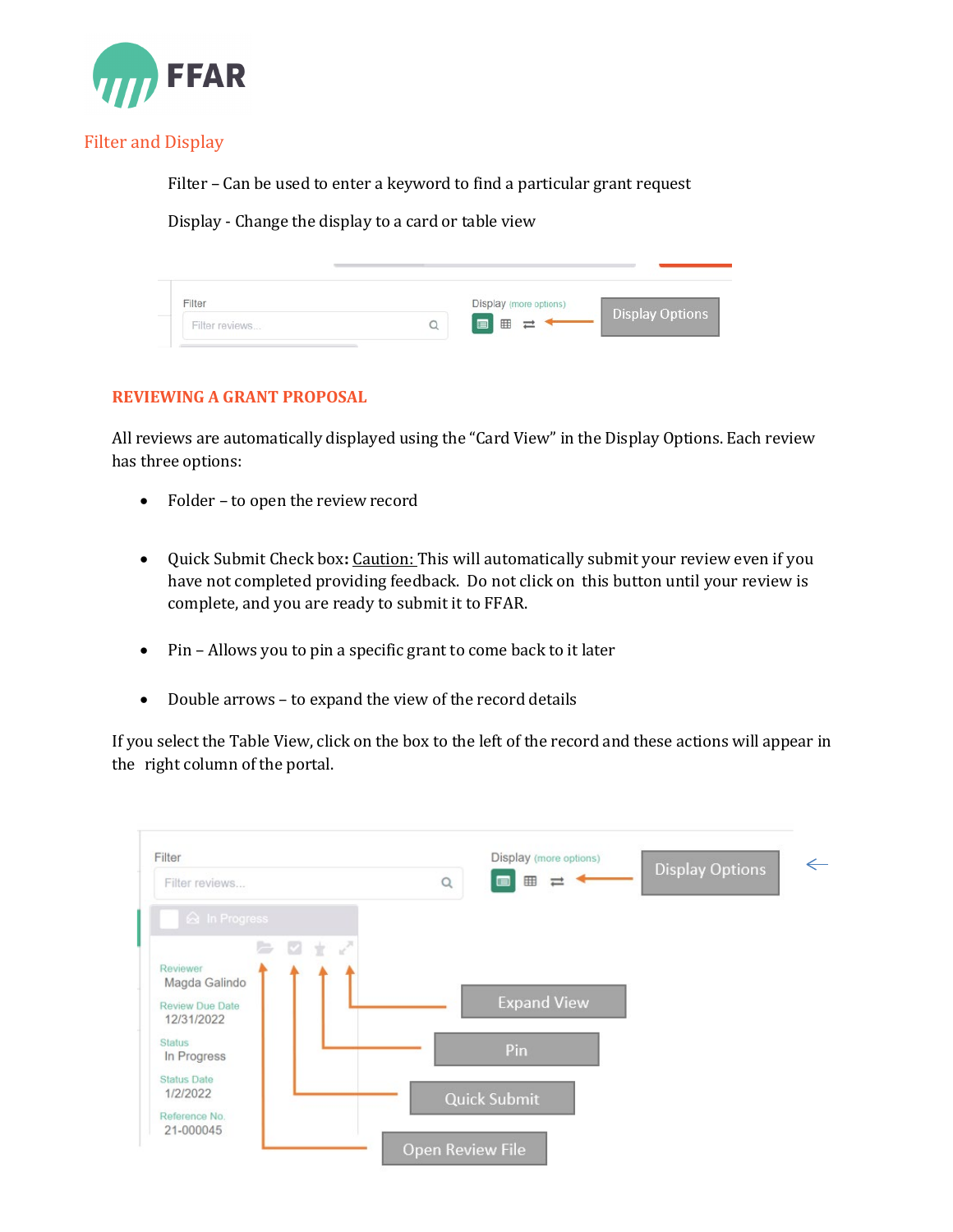

You will access the review page once you click on the folder icon to Open the Review File.

The review page has three sections:

- Left-hand column (Go to & Related) Options to move to various sections of the main body and access related documents. **All supporting files for the application being reviewed can be found within the Related-Documents section** (highlighted in yellow).
- Main Body Includes general information about the proposal and your feedback and scoring area
- Right-hand column Option to submit your review or send to PDF link that will allow you to open all the documents in a PDF format. You may also print the documents from the PDF format.

Options at the bottom of the review screen:

- Save & Close Save your changes and return to the home page
- Save Saves changes but keeps the record open
- Cancel Discards unsaved changes and returns to the home page

| <b>FOUNDATION FOR<br/>FOOD &amp; AGRICULTURE</b><br><b>RESEARCH</b> | <b>FFAR External Reviewer Portal</b><br><b>Change E-mail</b><br><b>Change Password</b><br><b>My Profile</b>                                                                                                                                       | Admin |                   | @foundationfar.org<br><b>Help</b>                       | Logout |
|---------------------------------------------------------------------|---------------------------------------------------------------------------------------------------------------------------------------------------------------------------------------------------------------------------------------------------|-------|-------------------|---------------------------------------------------------|--------|
| In Review as of 1/2/2022                                            | Review - Texas A&M AgriLife, Patil, Development of Straw[]                                                                                                                                                                                        |       |                   |                                                         |        |
| Go to<br>General<br><b>Disclosures</b>                              | $\hat{z}$ $\approx$<br>General<br>$\widehat{\phantom{a}}$<br>Once you complete all of the required sections and are ready to submit your review to FFAR, please click on the "Submit" button on the                                               |       | Actions<br>А<br>☑ | <b>Upload Document</b><br>Submit                        |        |
| <b>Application Request</b><br><b>Reviewer Feedback</b>              | right hand side panel.<br>12/31/22<br><b>Due Date</b>                                                                                                                                                                                             |       |                   | Send to PDF<br><b>E-mail FFAR</b><br><b>Grants Team</b> |        |
| Funding<br>Recommendation<br>Honoraria                              | <b>Disclosures</b><br>$\widehat{\phantom{a}}$<br>Prior to answering the following questions, please review FFAR's Conflict of Interest (COI) and Non-Disclosure Agreement (NDA) forms<br>under "Reviewer Resources", at the website listed below. |       |                   |                                                         |        |
| <b>Related</b><br><b>Documents</b>                                  | https://foundationfar.org/grants-funding/<br><b>Reviewer Resources</b><br>\$<br><no selection=""><br/><math display="inline">\mathbf{v}</math><br/>Do you have a conflict of</no>                                                                 |       |                   |                                                         |        |
|                                                                     | Save & Close<br>Save<br>Cancel                                                                                                                                                                                                                    |       |                   |                                                         |        |

## **VIEWING DOCUMENTS**

In the left column under Related, click on the Documents link to open the supporting documents for the proposal. You may download each individual file or you may also click on the "Send to PDF" link in the right column to view or print all the documents associated with the proposal.